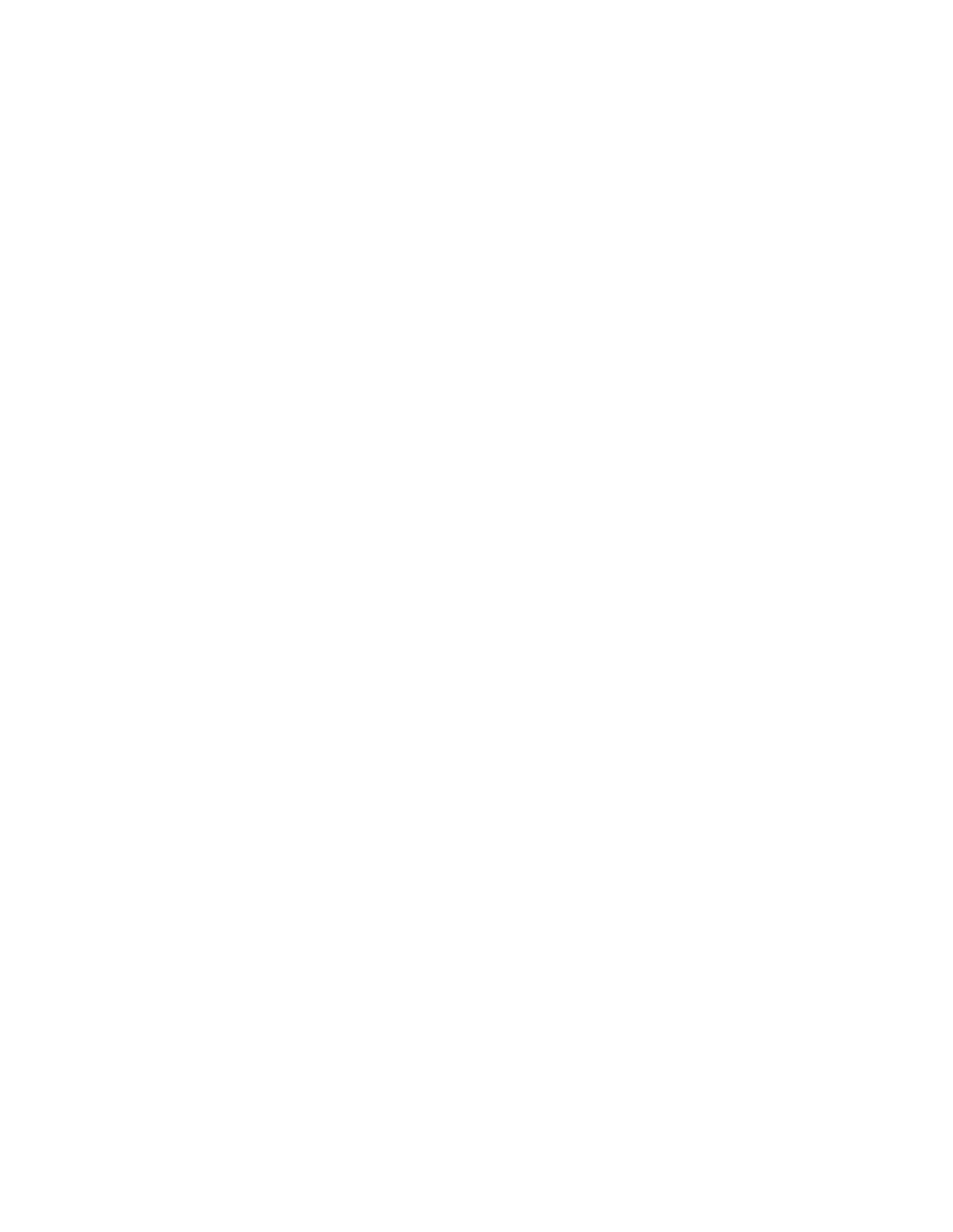# **REGULATION AND COMPETITION: CAN THEY BE USED TOGETHER TO CONTAIN HEALTH CARE COSTS?**

This paper is submitted in the interest of fostering informed public debate on a significant current issue. The opinions expressed are those of the authors and do not necessarily represent the views of either the Citizens Research Council of Michigan or Touche Ross & Co.



Bruce C. Vladeck, President, C. Clark C. Havighurst, United Hospital Fund of New York Professor of Law, Duke University



# **CITIZENS RESEARCH COUNCIL OF MICHIGAN**

Report Number 278 August 1984

625 Shelby Street 909 Michigan National Tower Detroit, Michigan 48226-4154 Lansing, Michigan 48933-1738

This paper was financed by a grant from Touche Ross & Co.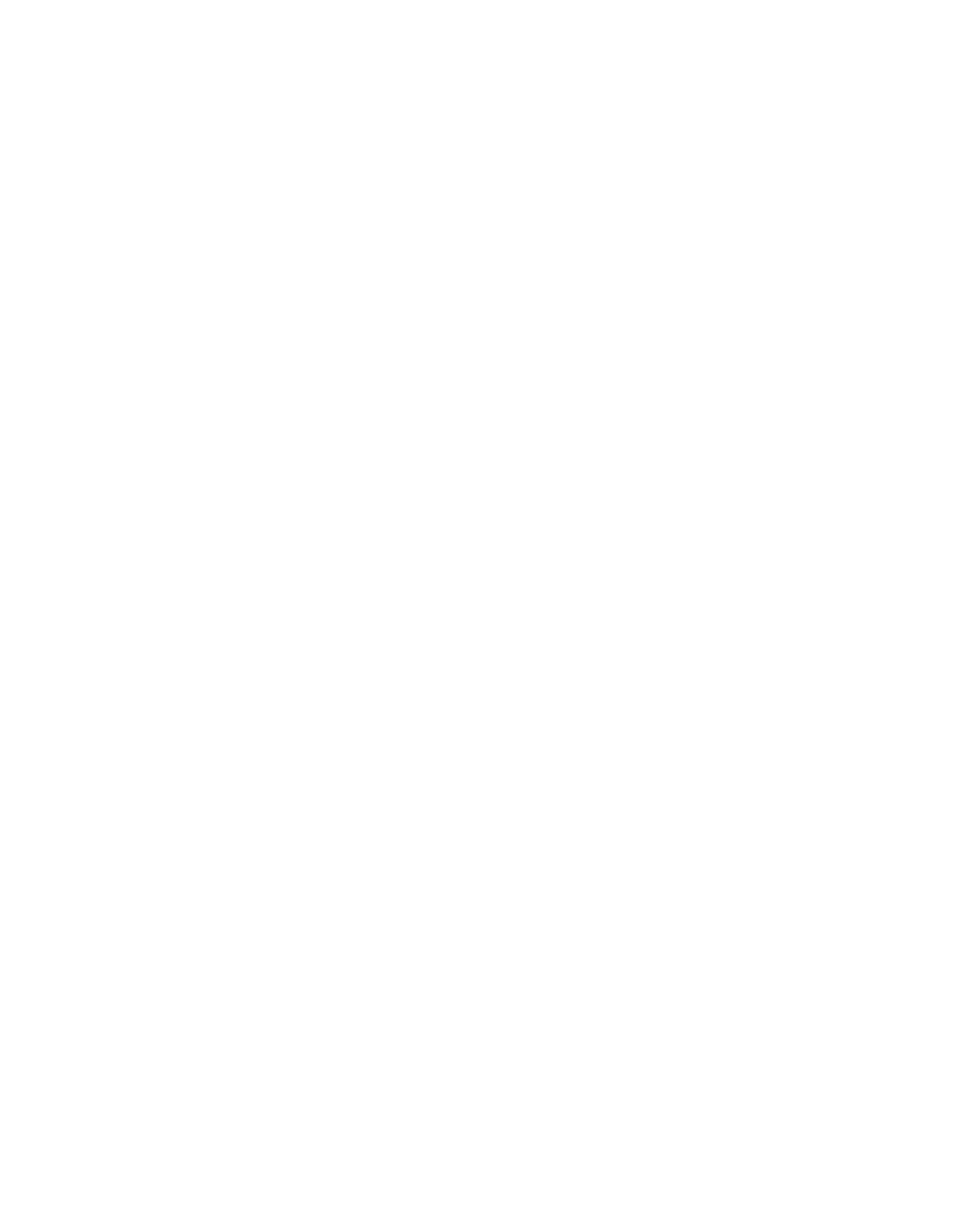# **TABLE OF CONTENTS**

| Page No. |
|----------|
|----------|

| APPROACHES TO HEALTH CARE COST CONTAINMENT: AN INTRODUCTION |  |
|-------------------------------------------------------------|--|
| REGULATION, COMPETITION, AND HEALTH CARE COST CONTAINMENT   |  |
| MIXING REGULATION AND COMPETITION: A DOUBTFUL PRESCRIPTION  |  |
| <b>COMMENTS BY</b>                                          |  |
| <b>COMMENTS BY</b>                                          |  |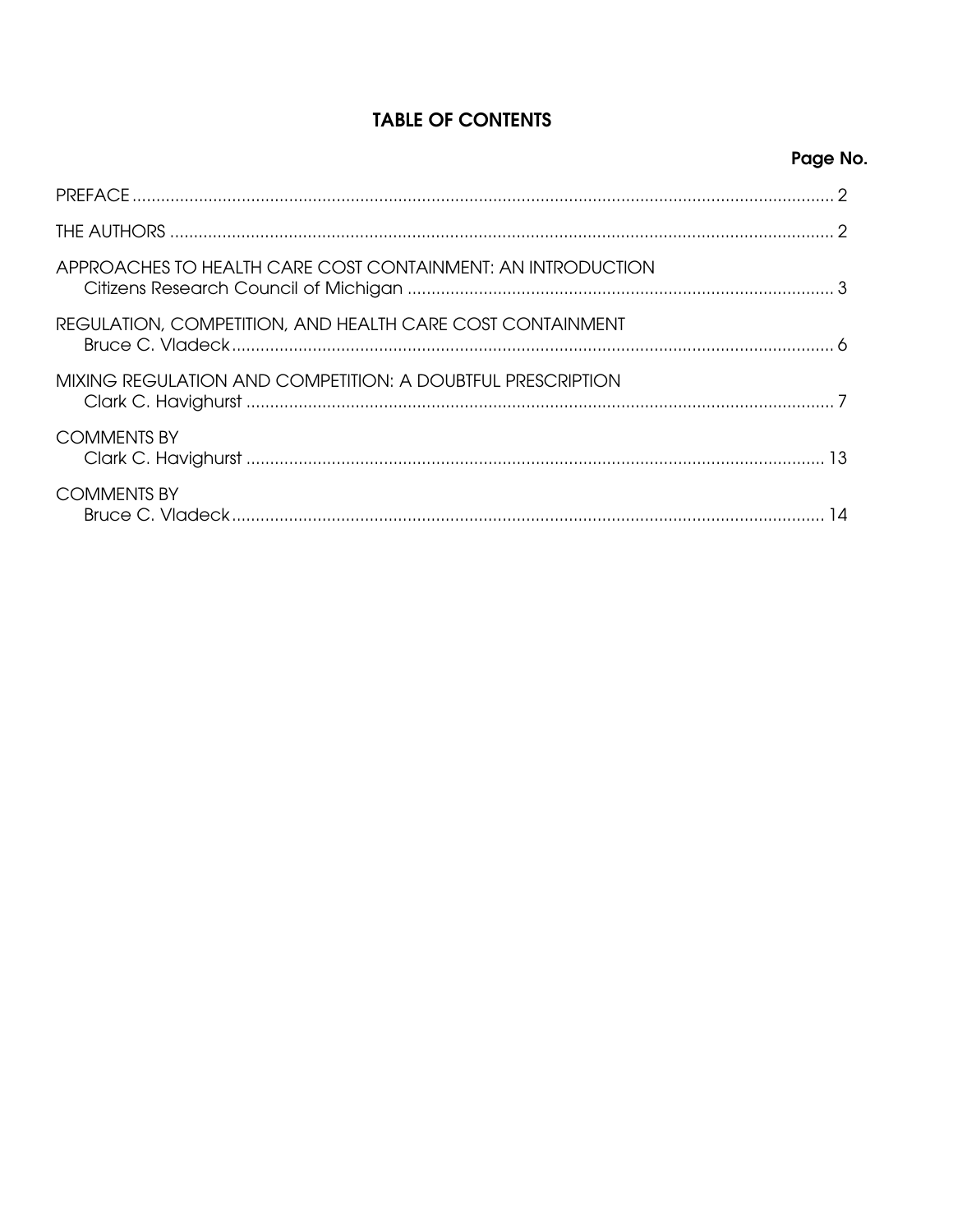One of the most difficult policy issues to be faced by government in recent years is that of adopting an appropriate response to the demands for containment of rising health care costs. It is generally agreed that Americans consume excessive amounts of medical care and that a successful policy of health care cost containment will involve some reduction in the level of services provided. The dilemma faced by policymakers is that, in doing so, a risk is created that needed care will be denied (or not sought) and that the quality of the system will be placed in jeopardy. With so much at stake, it is little wonder that policy development in health care cost containment has not occurred more rapidly.

Over the course of the last twenty years, two principal approaches to the problem have developed: Regulation and Competition. In short, the regulatory approach derives from the position that the market for health care is so imperfect and non-competitive that efficient and equitable allocation of resources can come about only through government intervention in that market. The market reform approach, on the other hand, is based on the position that, while a perfect market may not be obtainable, much can be done to reduce inefficiencies by eliminating some of the non-competitive aspects of the current market, many of which are the result of government action or at least acquiescence in private anti-competitive actions.

Government has not embraced either approach completely. Much of what is done in the name of

**Clark C. Havighurst** has been Professor of Law at Duke University Durham, North Carolina, since 1968. He teaches courses in antitrust law, economic regulation, and legal issues in health care. His scholarly writings include articles on most phases of regulation in the health services industry, the role of competition in the financing and delivery of health care, and antitrust issues arising in the health care field. A member of the Institute of Medicine of the National Academy of Sciences, he is also an adjunct scholar of the American Enterprise Institute and has served as a consultant and advisor on health policy to the Federal Trade Commission and the Reagan Administration. He is known as a leading advocate of policies that would rely less on government regulation and moreon consumerchoice to guide the health care industry's development. His book, **Deregulating the Health Care Industry**, was published in March 1982.

Professor Havighurst received his bachelor's degree, magna cum laude, from Princeton University and his law degree from Northwestern University where he was elected to the Order of the Coif. He was visiting professor of law at the University of Michigan in the fall semester of 1983.

healthcare cost containment is a mixture of regulation and competition. Certificate-of-need programs and hospital rate setting exist side-by-side with incentives for health maintenance organizations and preferred provider organizations. Whether this practice of adding regulatory controls at the same time pro-competitive initiatives are being adopted will be effective or counterproductive is the subject of this Citizens Research Council Public Policy Issues. To debate the question, Citizens Research Council is fortunate in having two distinguished experts in the field of health care costs, Clark Havighurst and Bruce Vladeck.

The problem of balancing concerns for equity and for efficiency is raised graphically by these two essays. Can we allow market forces to bring greater efficiency to the health care system without at the same time threatening the ability of those least able to pay to secure needed services? On the other hand, can we continue to support a system of care in which subsidies, hidden and direct, and regulation prevent economic discipline from removing inefficient producers of care from the market and lead to an ever-increasing burden on the economy?

It is hoped that these papers will stimulate interest in this issue and contribute to a more thoughtful public consideration of the complex problem of health care cost containment. Citizens Research Council welcomes your comments. We thank Touche Ross and Co. for the grant which made possible the publication of this public policy issue paper.

# THE AUTHORS

**Bruce C. Viadeck** was elected President of the United Hospital Fund of New York, effective July 1, 1983. Immediately prior to joining the United Hospital Fund, Dr. Viadeck was assistant Vice President of The Robert Wood Johnson Foundation. From 1979 through early 1982, he was Assistant Commissioner for Health Planning and Resources Development of the New Jersey State Department of Health where he oversaw the implementation of New Jersey's all payers DRG-based hospital prospective payment system, as well as directing activities in nursing home rate setting and HMO regulation.

Dr. Viadeck is the author of **Unloving Care: The Nursing Home Tragedy**, and of numerous articles and book chapters on health policy, health care finance, and health politics. He is a member of the New York State Council of Health Care Financing and The Committee on Nursing Home Regulation of The Institute of Medicine, National Academy of Sciences.

Dr. Vladeck received his bachelor's degree, magna cum laude, in Government from Harvard College, and his M.A. and Ph. D. in Political Science from The University of Michigan. He taught for four and a half years at Columbia University, and served on the adjunct faculty of Rutgers, Princeton, and the College of Medicine and Dentistry of New Jersey.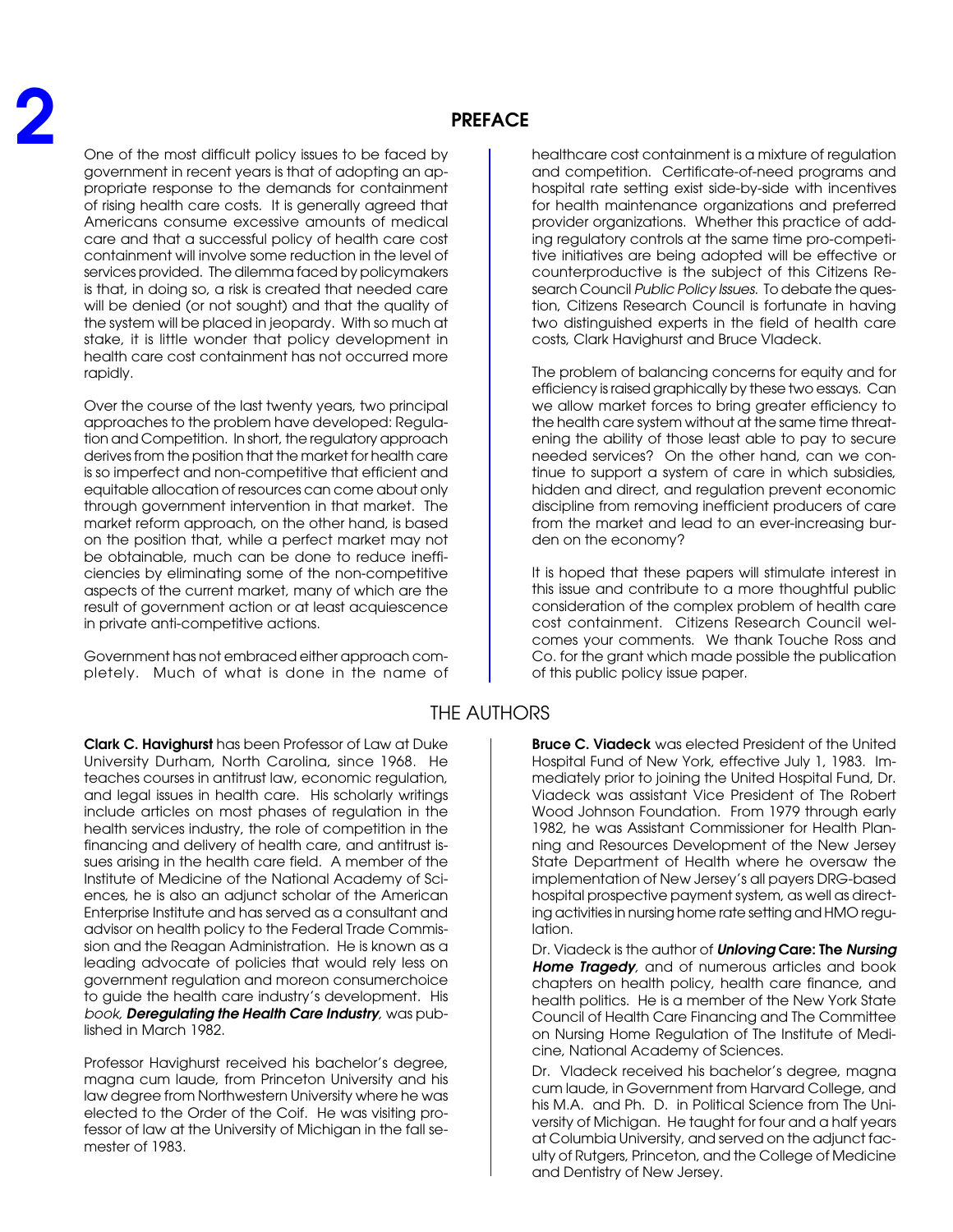# **APPROACHES TO HEALTH CARE COST CONTAINMENT: AN INTRODUCTION**

Responses to the problem of escalating health care costs tend to be oriented either toward governmental regulation or toward competition, although certain health care purchasing arrangements aimed at cost containment tend not to fit either category very well. **Regulatory approaches** normally are directed at controlling providers of health care by either (1) restricting the entry of new resources into the market, or (2) circumscribing the terms on which providers and private parties may deal in such areas as reimbursement. **Promotion of competition**, on the other hand, is directed toward creating incentives for consumers and providers and anticipates that competition among financing plans and among providers will contain costs, or at least ensure that resources are being used in accordance with consumer wishes.

Somewhere between these two approaches are certain **purchasing methodologies** that maybe closer to regulation or to market reform, largely depending on the type of authority employed to operate the program. If the arrangements are enforced by governmental agencies on third-party payers and providers, these approaches are essentially regulatory. If, however, they are used by health care purchasers as a part of a prudent purchaser approach they are more along the lines of market reform.

### **REGULATORY APPROACHES**

Cost containment is relatively new as a regulatory goal. The rise of health care costs since the mid-1960's has resulted in the creation of new forms of cost-containment regulation and in the addition of new cost-containment objectives to regulatory programs originally established for other reasons, such as quality assurance.

### **RESTRICTION OF ENTRY OF NEW RESOURCES INTO THE MARKET**

Because of the belief that if hospitals and other health care facilities are created they will be used, regardless of need, health facilities planning has sought to assure that only needed facilities are brought into being and that existing facilities deemed to constitute "excess capacity" are eliminated.

**Health Facilities Planning.** Most health facilities planning activities are now governed by the provisions of the National Health Planning and Resources Development Act of 1974 (Public Law 93-641), as amended, This act established common procedures, structures, and basic requirements for health planning in the United States tied to federal expenditures for that function. Agencies created under the act are responsible for approving health plans and making certificate-of-need determinations.

**Certificate-of-need.** The most prominent method of restricting capital investment in health care is certificate-of-need, which requires that before a major capital expenditure (\$150,000 or more in Michigan) is made by a health care facility, the state must certify that the expenditure is needed.

Analyses of certificate-of-need programs nationwide have failed to show conclusively that they have had a significant impact on hospital expenditures. This has led to proposals to strengthen certificate-of-need review. Two initiatives of particular significance to Michigan include:

- **Bed Reduction.** Although certificate-of-need in Michigan was originally limited to restraining the growth in the number of hospital beds, the 1978 Public Health Code (Public Act 368 of 1978) provided for developing a plan for eliminating excess beds and restricting the issuance of CONs by the Department of Public Health to those projects in conformance with the bed reduction plan. Implementation of bed reduction has been slow and controversial, particularly in Southeast Michigan, where most of the excess capacity is located.
- **Capital expenditure limitation.** Proposals have been developed that would provide for the establishment of a statewide annual limitation on the total value of certificates-of-need issued. Generally, the proposals would permit establishment of regional limits on hospital capital expenditure, the total of which may not exceed a statewide limit established by a central body. Certificates-of-need then could not be issued that would exceed the limit statewide or in each region. A major assumption of a capital expenditure limitation is that, in addition to the savings resulting from direct control of construction and equipment acquisition, savings will also occur through avoiding the labor and other costs involved in operating the new facilities and equipment.

## **RATE SETTING**

A second regulatory approach is the establishment of a governmental agency that imposes limits on the reimbursement that hospitals may receive for their services. In order to prevent the shifting of costs from one payer to another, the agency may regulate the reimbursement received from any source, resulting in an "all-payers" rate-setting agency.

The rate-setting agencies with the most authority exist in New York, New Jersey, Maryland, Massachusetts, and Washington. Various methods of rate-setting exist, but the most prominent are budget review in which the budgets of individual hospitals are reviewed and rates established according to guidelines, and formula based methods in which various formulas are employed to determine rates based on such things as patient characteristics, costs of similar hospitals, historical trends, and so on.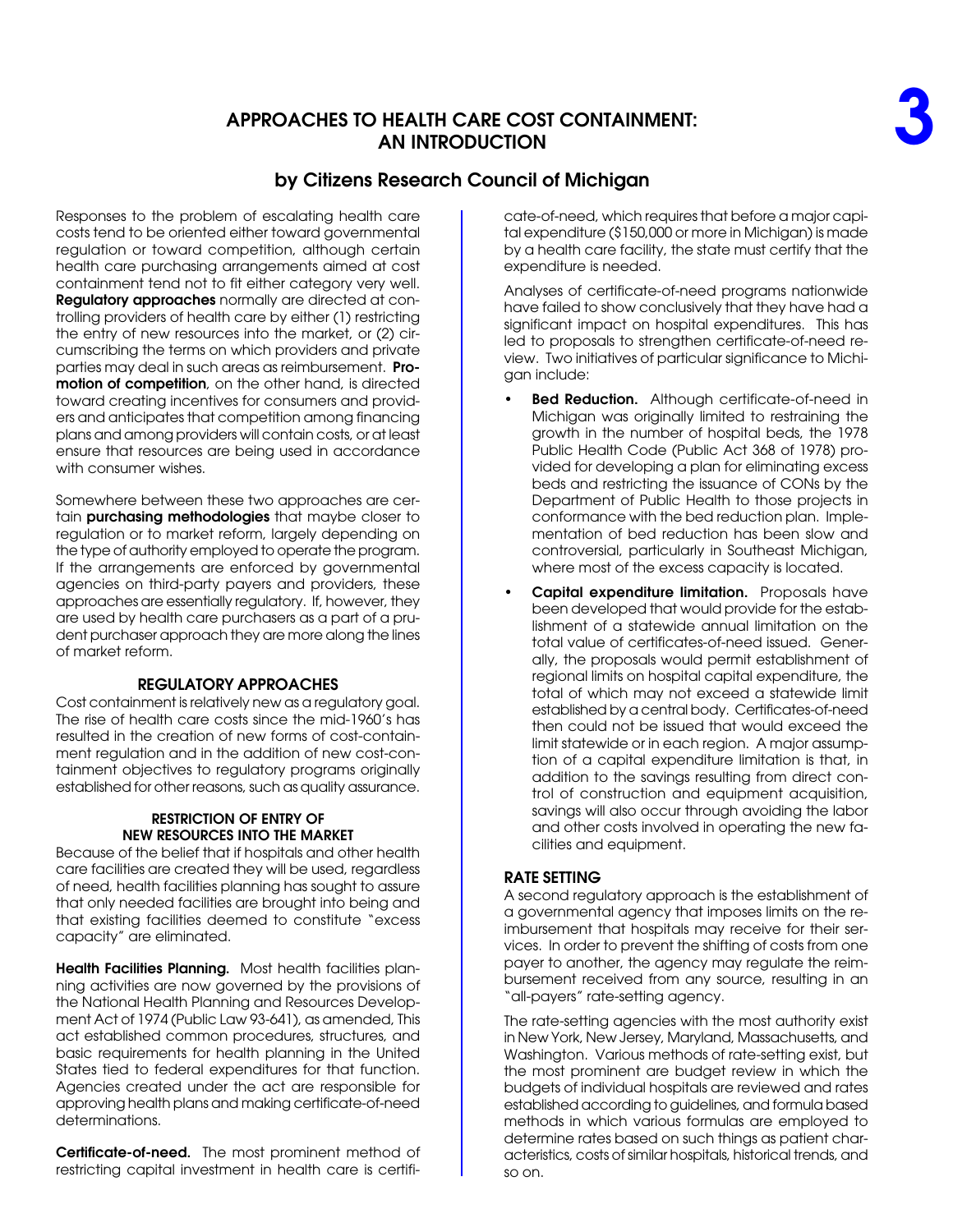## **MARKET-ORIENTED APPROACHES**

The market for medical care has been protected from most of the incentives to achieve efficiency that characterize the markets for most other goods and services. Competition, when it exists, is rarely based on price and consumers of health care usually find that, because of third-party payment, they are unaware of the cost of services provided.

The market reform approach assumes that if consumers and providers are given sufficient latitude, if sufficient incentives are provided, if consumers have more information, and if the prices of health care services more closely reflect their costs, innovative means of cost containment will occur as private payers seek ways of protecting themselves from rising costs and as providers attempt to accommodate themselves to new methods of purchasing care.

#### **REDUCTION OF THE ROLE OF THIRD-PARTY PAYMENT**

Many strategies for increasing consumer cost-consciousness have centered on reducing the role of thirdparty payment in health care. Although outright limitation of benefits has received some attention, cost sharing and taxation of the employer cost of health care benefits have been most widely discussed.

**Cost Sharing.** Cost sharing options are nearly unlimited. Broadly speaking, however, they can be grouped into three classes:

**Deductibles**, which require a patient to pay all costs up to a specified maximum.

**Coinsurance**, which fixes the patient's liability at some percentage of the cost.

**Copayments**, which are fixed charges per unit of service.

Although cost-sharing is limited in public programs, it is relatively common in private insurance and forms the basis for many of the new so-called "cafeteria" fringe benefit packages (see below).

**Taxation of Employer-Paid Health Insurance.** The purpose of this approach is to reduce the incentive to employees to demand nontaxed health care benefits instead of regular cash income. This would reduce the amount of health care Insurance purchased and, at the same time, increase tax receipts to the U.S. Treasury. "Cafeteria" Fringe Benefit Packages. A number of employers have begun to offer "cafeteria" fringe benefits to their employees. Essentially, these packages consist of providing a given total value of fringe benefits to each employee, but permitting the employee to reach that total by combining the available benefits in any of several ways. Frequently, more than one health care plan is offered and if a more costly plan is selected, a corresponding reduction in another benefit, such as vacation or insurance, will be necessary. Thus, the high cost of the plan is passed on to the employee in terms of foregone alternative benefits and an awareness of the cost is created.

### **RISK-CREATION IN HEALTH CARE FINANCING**

One of the more active areas of health care cost containment in recent years has been the development of plans that introduce an element of risk into the financing of health care. There are two distinct but related approaches.

**Health Maintenance Organizations (HMOs).** The basic characteristics of HMOs are (1) contractual arrangements with a specific group of physicians to provide a comprehensive range of services, and optional contracts with other kinds of providers; (2) defined population of enrollees; and (3) capitated annual rate of payment (i.e., fixed amount per person). The basic incentive created is for the HMO to minimize hospitalization for its enrollees since the hospital is the most costly setting in which to provide health care. Preventive care, including free office visits, is normally emphasized in an HMO. While HMOs have been growing rapidly in Michigan, they are still far from occupying a quarter of the market as is the case in some western states.

**Preferred Provider Organizations.** Preferred Provider Organizations are alternatives to HMOs, the principal distinction being that Preferred Provider Organizations are fee-for-service arrangements rather than capitation plans. Preferred Provider Organizations consist of teams of independent physicians, hospitals, and other providers who contract with specific groups to deliver medical care at a discount. The incentives for Preferred Provider Organizations to contain costs are the same as those in any competitive buyer-seller relationship. Preferred Provider Organizations normally employ utilization review techniques to identify physicians with greater than average utilization patterns and may even remove such physicians.

Issues have been raised regarding the anti-trust status of Preferred Provider Organizations despite their rapid growth in many states other than Michigan. The Michigan legislature is considering legislation that would authorize Preferred Providers Organizations (or "Prudent Purchaser Agreements") in Michigan and clarify their status with respect to state law.

#### **HEALTH CARE PURCHASE APPROACHES: PROSPECTIVE REIMBURSEMENT**

**Prospective reimbursement** is a reaction to the prevalent means of health care provider payment, namely, cost-based retrospective reimbursement. Prospective reimbursement attempts to contain costs by giving providers (principally hospitals) pre-set limits on the costs that will be reimbursed.

Whether this approach is closer to regulation or closer to risk-creation depends largely upon the type of authority employed to operate the program. If the rates are set by individual third-party payers or by coalitions of business and labor, for example, the approach tends to take on a "prudent purchaser" aspect. On the other hand, a rate-setting commission in which all third parties reimburse according to a schedule established by a governmental agency is more regulatory in approach.

Blue Cross-Blue Shield of Michigan uses a prospective reimbursement system based on a hospital's total inpatient operating expenses subject to a screen (ceiling on cost increases) determined each quarter. Capital costs (including depreciation and interest expense) are "passed through," that is, they are not subjected to the screen.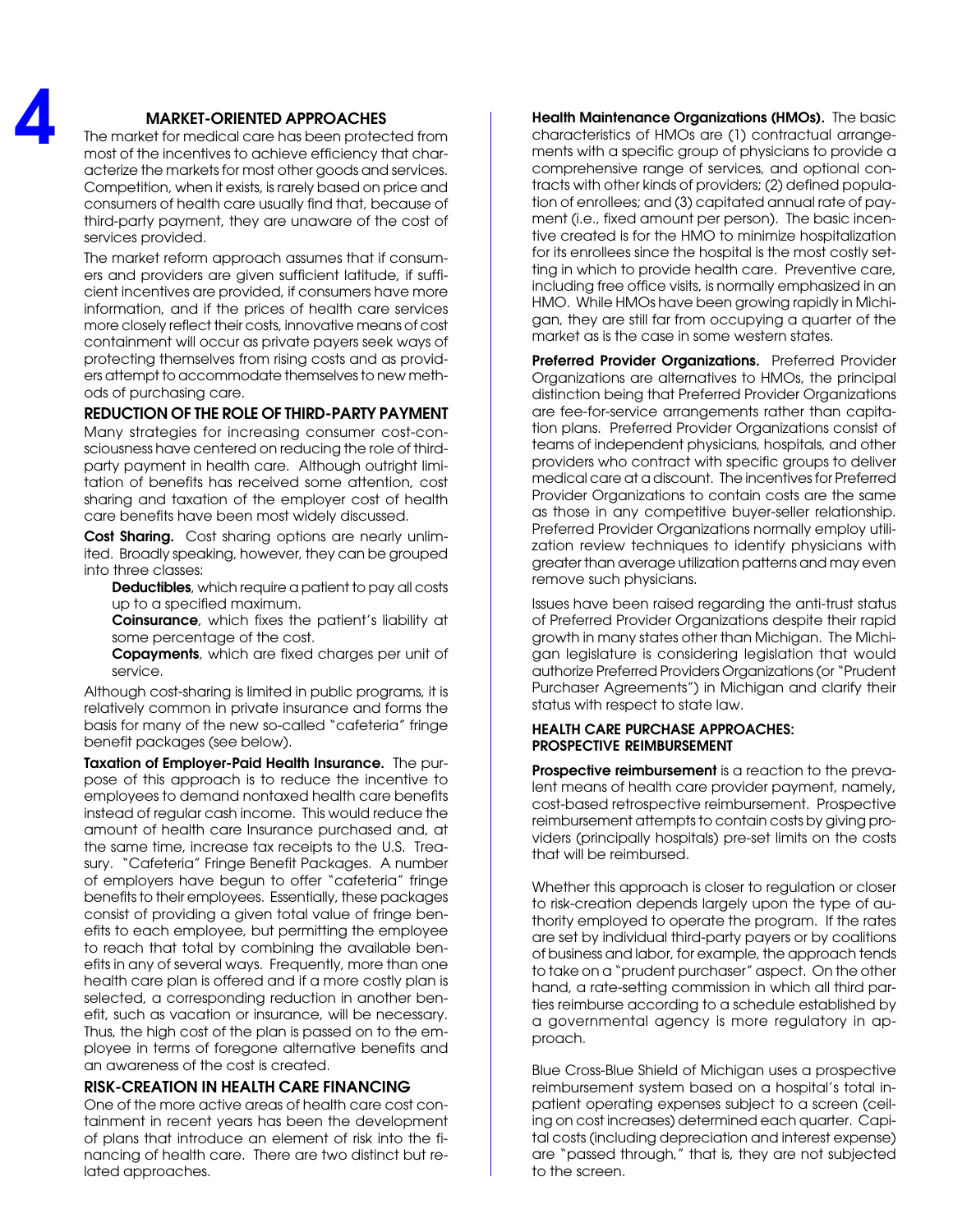The Michigan Medicaid program establishes annual ceilings on the allowable rate of increase in costs and also sets limits on payments for certain cost elements.

On October 1, 1983, the other major third-party payer in Michigan, the federal Medicare program, adopted a fixed hospital payment system that reimburses hospitals on the basis of 467 Diagnostic Related Groups (DRGS) each with a fixed price. If a hospital exceeds the price for a given case, it will be forced to finance the excess cost in another way; if its cost is lower than the fixed price, it will be permitted to keep the difference. Capital costs will be passed through initially but are scheduled to be subsumed within the DRG rates by the time the system is fully implemented in 1986.

#### **CONCLUSION**

The interplay of the various methods of health care cost containment can create unexpected results and in some instances have the potential for being self-defeating. The proliferation of cost containment strategies raises the question of whether pro-competition strategies and regulatory approaches are compatible. It is hoped that the papers in this publication will help to raise the level of public debate and understanding of an issue critical to the future, not only of Michigan, but of the entire nation.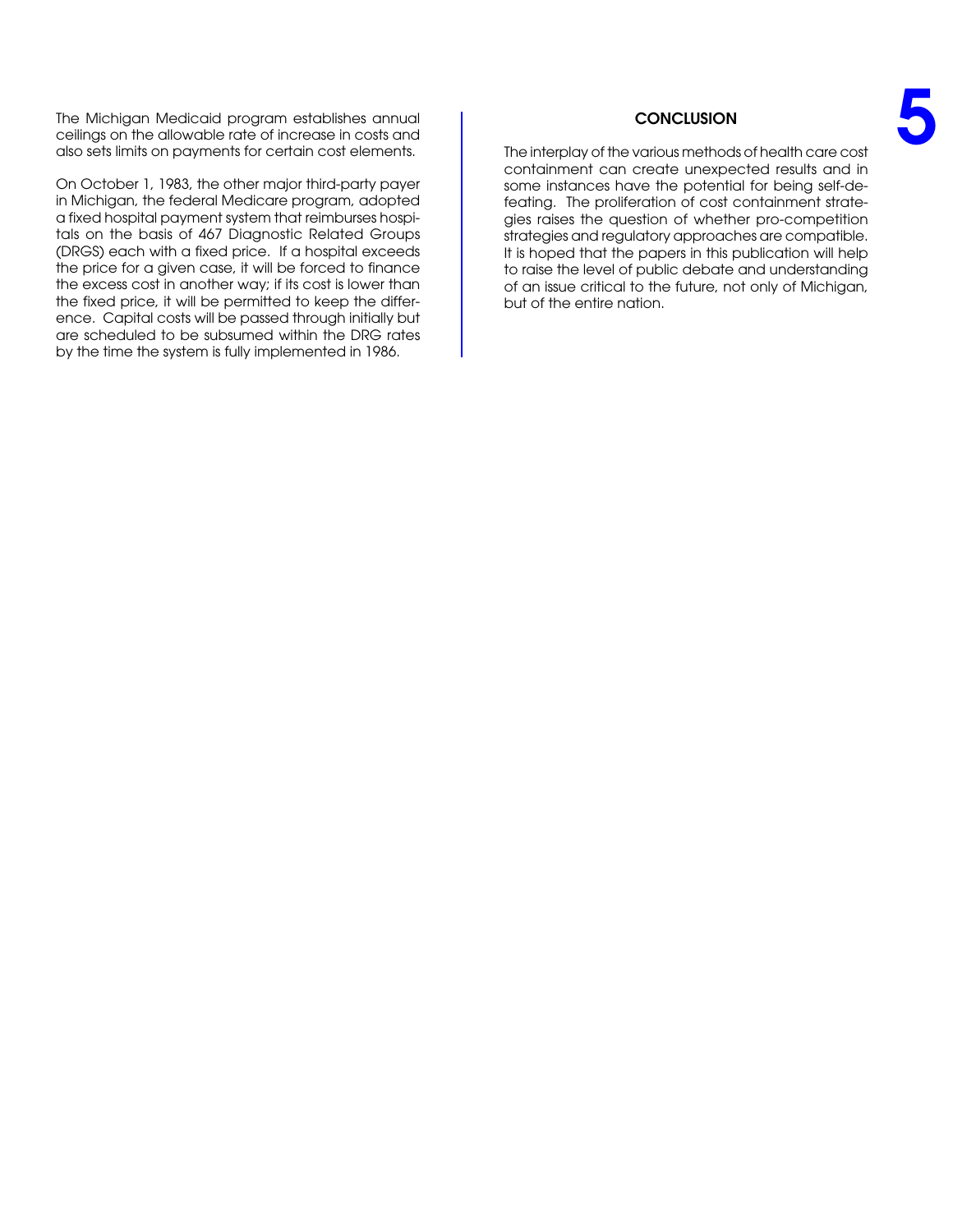# **REGULATION, COMPETITION, AND HEALTH CARE COST CONTAINMENT**

**by Bruce C. Vladeck President The United Hospital Fund of New York**

Throughout our history, American political rhetoric has generally been hostile to the notion of regulation. We like to think of ourselves as a nation of independent souls, facing the challenge of the frontier using only our wits and our ingenuity. The enterprising individual entrepreneur remains a powerful economic role model, even as the economy is increasingly dominated by multibillion dollar, multinational corporations. Nor, as a rule, do Americans tend to think very highly of government in general. The inherent, intrinsic advantages of private over public action have been an important tenet of American political mythology since at least the time of Jefferson.

Another year or two of experience with the deregulation of the telephone industry may encourage many Americans to rethink their attitudes about regulation, and feelings about the impact of the deregulation of financial institutions depend to a considerable degree on whether one is a borrower or a lender. For the purposes of the present discussion, however, the relevant point is that generalized public distaste for the very idea of regulation has substantially colored the discussion of efforts to get control over the spiral of health care costs in a way that may have ignored some of the particular characteristics of the healthcare industry. It may also have done us a significant disservice in terms of our ability to thoughtfully evaluate alternative courses of action.

To begin at the simplest level, there is a growing body of evidence that the mandatory regulation of hospital rates by government agencies is the only mechanism currently available to public policymakers with a demonstrated and incontrovertible record of success in reducing the rate of increase in health care costs without making it more difficult for people to obtain services. Debate over the expansion of rate regulation initiatives tends, in the particular rhetorical and philosophical context surrounding discussions of regulation, to be between those who, on the one hand, deny the efficacy of such rate setting programs because theoretically they should not work, and those who, whatever their qualms, keep pointing to the facts.

To reiterate, as straightforwardly as possible: Well-conceived "second-generation" state hospital rate regulation programs have demonstrated an ability to reduce the rate of increase in hospital costs to a level 2 to 5 percent per year below increases in states without such regulatory programs, even when one controls for all the other variables one can think of. Further, there is no demonstrable evidence that such programs make it more difficult for any significant group in the population to get care when they need it. Nor is there any serious evidence that the quality of care is adversely affected, again all other things being equal.

#### **REGULATION AND INSURANCE**

The problem with hospital rate setting as a regulatory intervention, apart from the issue of ideological acceptability, is that it only represents a partial approach to the problem of health care costs, as even its most ardent proponents would agree. Reductions in the rate of increase in hospital costs still leave those increases, in most circumstances, greater than inflation in the economy as a whole. It is further widely believed that the population consumes too many expensive health care services of all kinds, a problem that the regulation of prices does not systematically address in any way. Costs for physician, laboratory, and other out-of-hospital services, while not growing quite as dramatically as those for in-hospital care, also continue to increase at unacceptable levels, And the basic demographics of an aging population doom us to still further cost increases unless still further interventions are undertaken. This demographic imperative is of particular importance to current policy debates because of the way it is so integrally tied to the future financial status of the nation's largest health insurance program, Part A of Medicare.

So the search continues for more synoptic or comprehensive solutions. The most popular of these involves the introduction of greater "competition" into the health sector by the development of what are alleged to be more "competitive" incentives on consumers and providers alike, through the restructuring of health insurance.

The argument for increasing competition in the health sector as a means of controlling costs is derived, it should be emphasized, almost entirely from theoretical rather than empirical arguments. Just as a prevailing political culture is characterized by an inherent hostility to anything that might be called regulation, so too that culture glorifies anything that can be characterized as resembling a market, even while real markets tend not to behave as the theoretical ones in economic textbooks do.

Nonetheless, advocates of greater competition in the health care sector as a means of addressing the cost problem propose increases in co-insurance and deductibles to render consumers more sensitive to price at the point of service; limitations on the exemption from income taxation of part or all of the value of health insurance benefits provided as fringe benefits to employees; and requirements to insure that employees will be given a choice between competing health benefit plans, with economic incentives for them to pick the most economical.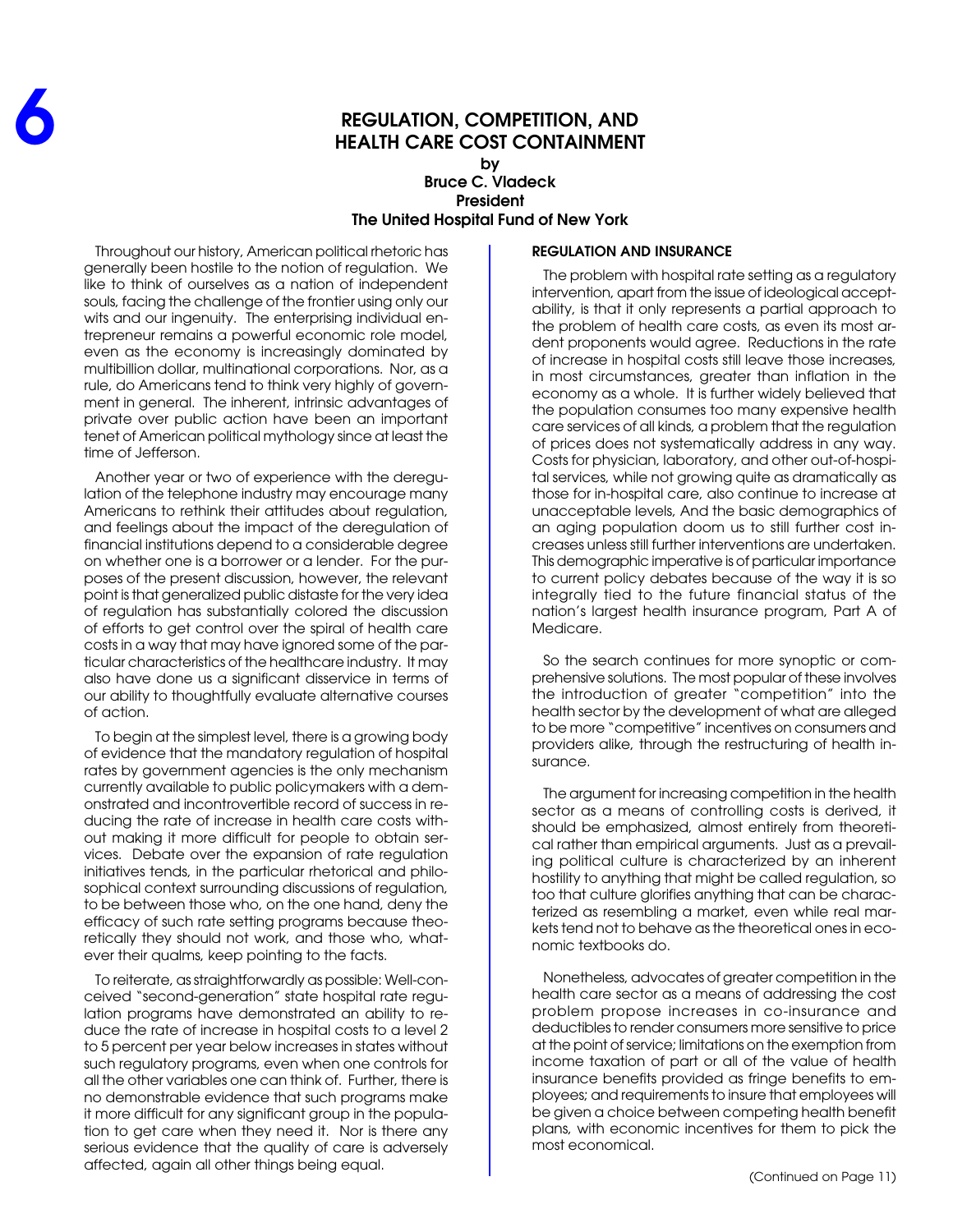## **MIXING REGULATION AND COMPETITION: A DOUBTFUL PRESCRIPTION**

**by Clark C. Havighurst Professor of Law Duke University**

Advocates of cost-containment regulation in the health care sector used to argue that hospitals and doctors were immune from price competition. Regulation was needed, they said, because market forces are incapable of transmitting cost concerns originating on the demand side of the market to providers on the supply side. Events are now showing, however, that this argument was greatly overstated – witness, for example, the growth of alternative health care plans, the Medicare program's decision to pay prospectively determined prices, the increasing use by health plans of selective contracting with providers, and the emergence of price competition among traditional providers through preferred provider organizations (PPOs). Nevertheless, because most advocates of regulation change their arguments rather than their minds when the fallacies of their positions are revealed, regulation is being promoted today on different grounds. Some of its advocates now claim that we do not have to make an either-or choice between regulation and competition but instead can have it both ways. In this comment, I dispute the claim that cost-containment regulation and competition can be combined to provide greater benefits to the public than could be derived by allowing the competitive scenario to unfold.

A common argument for including regulation among the tools employed in the cost-containment effort is that government, as a major purchaser of health care, has a large stake in the problem. But this assertion proves nothing at all about government's role in controlling private costs, which is the issue in this discussion. When government drives hard bargains in paying for services provided through its own programs, it is not engaged in regulation in any sense that is relevant for present purposes – however much its actions may feel like regulation to providers. Indeed, the pro-competition strategy for containing health care costs specifically contemplates that government will act as a prudent purchaser in administering its own programs but will allow private health care costs to remain a private responsibility.

#### **METHODS OF COMBINING REGULATION AND COMPE-TITION**

Although there are many reasons to doubt the efficacy and desirability of government regulation of hospital charges or revenues, the only issue considered here is the compatibility of such regulation with competition. Theoretically, it would be possible for regulators to impose a ceiling on a hospital's charges without destroying opportunities for an aggressive private payer to negotiate for lower prices. Thus, regulation setting either charges or revenue limits would not necessarily remove all incentives for payers to seek, and hospitals

to grant, competitive price concessions. The Maryland Health Services Cost Review Commission has sought to implement its charge-setting program in just this way, so that it would not stifle opportunities for private cost containment and provider price competition.

Certificate-of-need (CON) regulation of capital expenditures is both theoretically and practically unsound as a way of accomplishing cost containment, but it also could be designed, at least in theory, so as not to prevent reliable market forces from developing. Indeed, in my 1982 book, **Deregulating the Health Care Industry**, I attempted to lay out a detailed strategy for health planners and regulators to follow so that, in accordance with Congress's mandate in the Health Planning and Resources Development Amendments of 1979, this highly anti-competitive form of regulation would be administered in a way that did not wholly frustrate the emergence of effective competition. Though firmly believing that CON regulation is a misguided policy, I exerted a great deal of effort to help the planner-regulators constructively combine regulation and market forces.

Although the Maryland hospital charge-setting program allows any payer to negotiate a lower price with any regulated hospital, the more typical way of combining regulation and competition is to divide the market into regulated and unregulated sectors. Providers are allocated to one sector or the other according to whether they are subject to effective market discipline. This regulatory strategy was embodied in the 1979 health planning amendments, which contemplated that CON regulators, before proceeding to make a regulatory assessment of need, would evaluate the market's efficacy in allocating resources of the type in question, the same legislation also exempted a broad class of health maintenance organizations (HMOs) from CON laws, reflecting a congressional determination that all HMOs are reliably subject to market forces. A similar approach to combining regulation and competition appears in the federal law which conditions Medicare waivers – that is, the program's willingness to pay state-set hospital rates – on the state's allowing HMOs and so-called "competitive medical plans" to negotiate for hospital discounts. The recent Kennedy-Gephardt bill, which would establish federal or state regulation of hospital charges or revenues, includes a similar provision.

#### **JUDGING COMPETITION'S PROSPECTS UNDER REGULA-TION: THE ADVOCATES AND THE ARGUMENTS**

The obvious reason for dividing providers and payers into regulated and unregulated sectors is the belief that, while some actors or sectors are capable of operating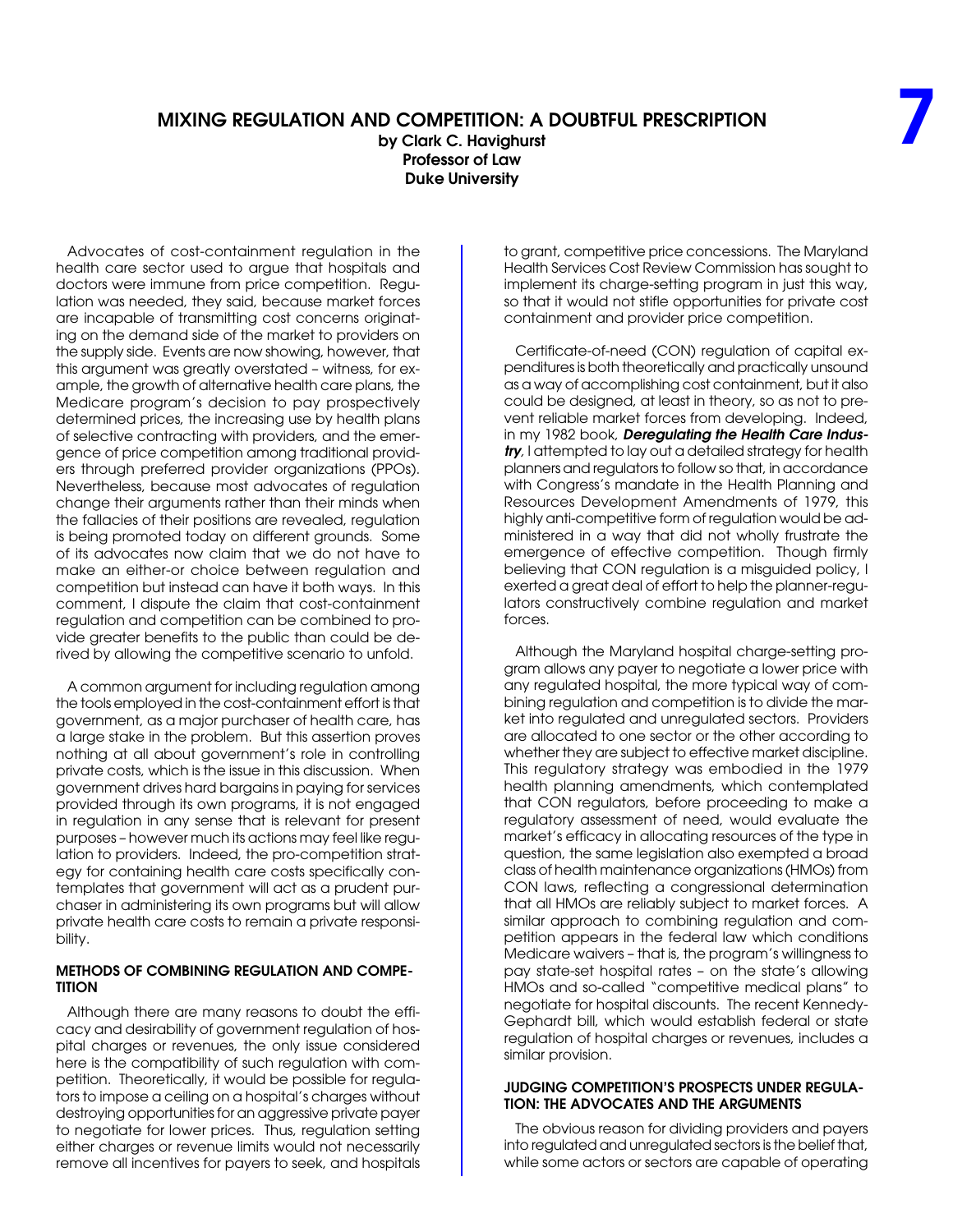successfully under the market's discipline, the traditional system, because it features third-party payment and unlimited choice of provider, needs regulation in order to perform acceptably. As plausible as this logic may seem, it is basically incompatible with a policy of relying on market forces to reform the health care industry. Indeed, instead of letting competition trigger a vigorous search for more efficient health care arrangements, regulation is being invoked to cure the worst deficiencies of the traditional system, and thus to prevent that system's otherwise imminent breakdown under the weight of its own defects. Precisely why government should intervene to shore up a failed system is far from clear. Moreover, a review of the sources of the regulatory impulse and the arguments being advanced for regulation confirms the impression that its purposes, and thus its likely consequences, are distinctly anti-competitive. Indeed, some of today's most common arguments for regulation boil down to concern that market forces, rather than working poorly – as the older arguments had it – will work altogether too well.

**Cost Shifting.** Hospital rate or revenue regulation is vigorously advocated by many as a way of curbing the alleged practice of "cost shifting." This term refers to the alleged policy of some public and private health plans of paying hospitals less than the full cost of caring for their beneficiaries, thus forcing the hospitals in turn to shift their unrecovered costs to other payers. In particular, it is claimed that the Medicare program is currently underpaying hospitals. This charge is difficult to substantiate, however, without agreement both on cost accounting principles and on the obligation of government to pay full costs at the highest-cost institutions; certainly the fact that some costly hospitals find it unprofitable to care for Medicare beneficiaries does not prove that government is being irresponsible. Even if government programs should pay hospitals treating their beneficiaries so little that they could not survive or could not replace their obsolete capital facilities, such a policy of underpayment should be challenged as a default on the commitments represented by those programs, The conclusion that regulation is needed would not follow at all merely from a demonstration that cost shifting was occurring.

Complaints about cost shifting should not be taken seriously. Instead, cost shifting by hospitals should be seen as a desirable development, because it reveals how some payers – those complaining, who are mostly commercial health insurers – lack any capacity to discipline providers' spending habits. By always being available to pick up any cost that a hospital could not recover elsewhere, such payers of last resort have long represented an important leak in the public's defenses against runaway health care costs. Now that government and some private payers are switching to prudent purchasing and other defensive strategies, those payers who are unable or unwilling to resist the cost shift are increasingly recognizable as the sole remaining breaches in the dike that the market is gradually building to retard the flow of dollars to the hospital sector. For government to intervene with regulation just as market forces are poised to drive those inefficient insurance plans from the field would be to lose a golden opportunity.

Not only should complaints about cost shifting be seen as simply a crass effort by producers of an obsolete product to obtain government's protection against competition, but these interests' vigorous support of regulation should cast doubt on any claim that competition will not suffer substantially under the regulatory scheme proposed.

**Competition's Threat to Industry Good Works.** Another argument for introducing "all-payer' hospital rate setting cannot be dismissed so easily, because it is based on a concern for the welfare, not of inefficient insurers, but of patients who lack the resources to pay for needed care. During the long period when the health care industry was able to avoid price competition, many hospitals developed a capacity to cross-subsidize education and research and the care of patients who lacked both private and public means to purchase services. As in other industries that have undergone deregulation in recent years, the strengthening of competitive forces is eroding the monopoly revenues that previously made this cross-subsidization possible. Thus, one can reasonably cite as an argument for "re-regulating" the health care industry the hardships that unprotected patients can reasonably be expected to suffer if competition is allowed to devastate the institutions upon which they depend for care.

However, the societal choice is not so easy. For one thing, regulation is unlikely to do more than slow down the erosion of the resources available to institutions serving the poor. Higher charges at such institutions, even if paid by all payers, will induce some payers to steer their patients, by means of various incentives, to cheaper hospitals. Moreover, if HMOs and other competitive health plans are exempted from all-payer rates and allowed to negotiate lower charges with the burdened hospitals (a provision likely in most proposals to mix regulation and competition), the cream will be skimmed in another way. In general, all-payer rate setting seems to be only a stopgap, delaying the fiscal crisis at some hospitals but not providing a permanent source of financing for essential services.

It is also not clear that the needs of the working poor and non-Medicaid indigents could not be met by other means. Although new federal help seems unlikely to be forthcoming soon, a strong case has been made for capping the current tax subsidy for private health insurance and using the revenues thus obtained to fill the gaps that competition is creating. Even without relief in this form, however, funds for meeting local crises could often be found in county or municipal budgets, and direct federal or state help might be available for ailing institutions. Some states (e.g., Massachusetts, Maryland, and Florida) are currently exploring techniques of assessing all hospitals to create a pool of funds to aid those institutions that bear a disproportionate share of the indigent care burden.

The adequacy of public support for education, research, and health services for the poor is an issue that should probably be addressed directly in this instance.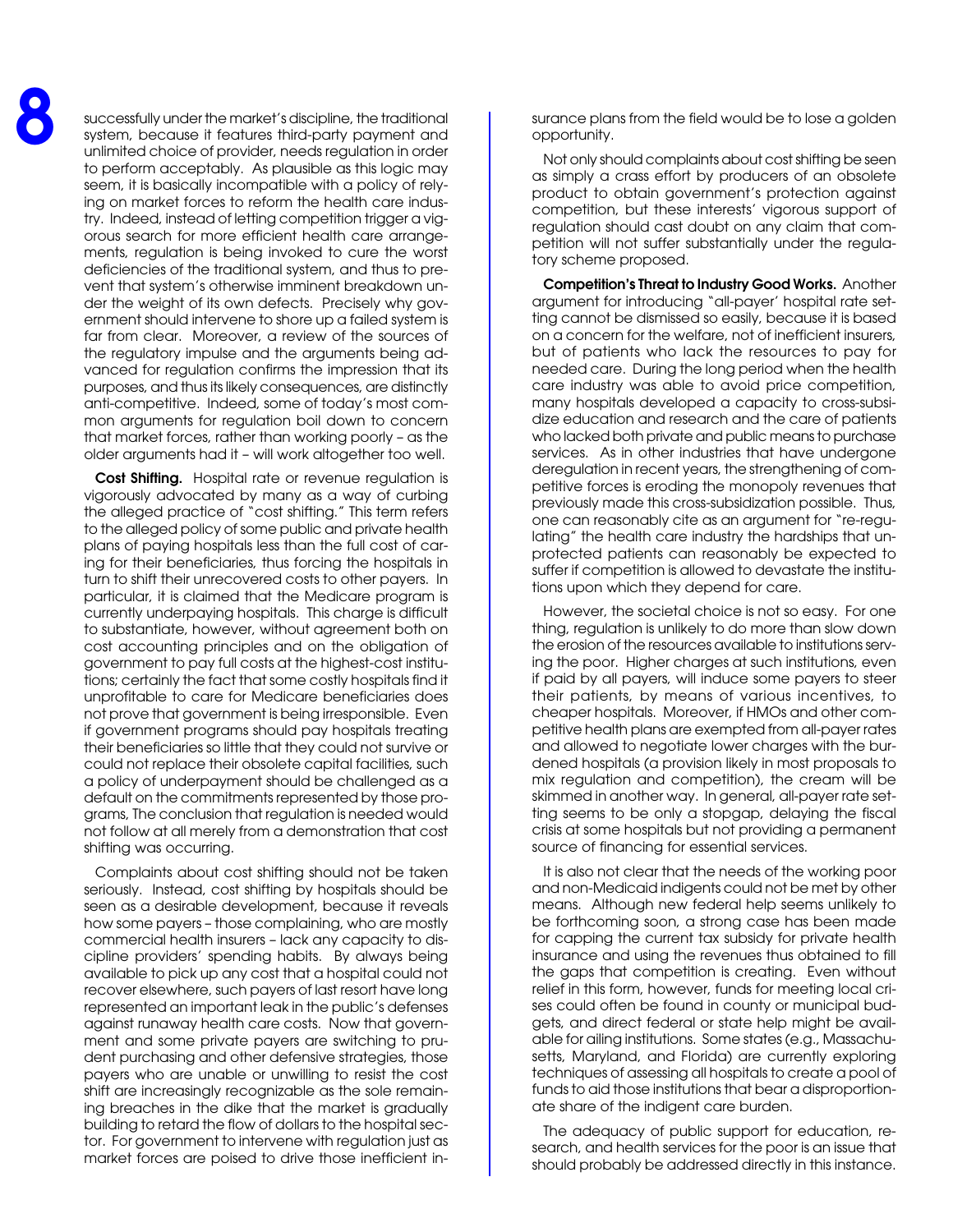Papering it over by a stopgap regulatory measure aimed at checking competition's development would simply perpetuate inefficiency and lessen the system's ability to grow and adapt in response to consumers' wishes. Admittedly, the proper balance between equity concerns and efficiency depends upon a value judgment, but the availability in this case of ways to satisfy the former without sacrificing the latter suggests that the decision to re-regulate the health care industry would be, if not a mistake, at least more costly than many regulation advocates would have us believe. Once and again, and again, and again,

becausethisrationaleforregulationexpresslycontemplatesthesuppressionof competition, it cannot be maintained that regulation is compatible with the emergence of market forces.

**Are There More Reassuring Rationales for Regulation?** The old claim that the market could never work in health care has lately been modified into an assertion that it cannot work soon. On this basis, regulation is being invoked by some as a transitional vehicle with which to hold the line against cost increases while the private sector develops the tools and skills needed to control costs sensitively and effectively. Aside from the fact that it loses force daily as the pace of private sector change accelerates, this argument for regulation as a temporizing measure can carry little weight if regulation would significantly inhibit the development of the very market forces for which it is meant as a temporary substitute. Thus, a final judgment on this rationale for regulation depends upon the answer to the ultimate question examined in this comment. Later analysis will show the way in which even good-faith efforts to regulate with an eye to fostering competition would interfere with its emergence.

Another possible argument for regulation rests on the perceived absence of vigorous demand for cost containment in the private sector. This argument used to carry more weight than it does today, now that employers are perceived to be intensely concerned about costs, but it is still possible to question their willingness to tolerate real cutbacks in the level or perceived quality of services. Moreover, one may be struck by the lack of measureably better cost experience in markets where competition (particularly as evidenced by a multiplicity of HMOs) seems well established. One answer to this observation is that competition may not yet have reached its full flower in any market and is only just now beginning to show – mostly through anecdotal reports of developing price sensitivity – what it can do. After all, the process of re-educating consumers to weigh cost considerations and tolerate different styles of care is only just beginning.

A more telling observation is that the incentive of employers and employees to economize continues to be diluted by the existing tax subsidy for employer purchased private health insurance. Because "capping" this tax subsidy has sometimes been presented as a cornerstone of the so-called competition strategy, a case for cost-containment regulation could perhaps be based on Congress's recent refusal to adopt such a limit. Nevertheless, Congress's refusal to eliminate the distorting effects of its tax subsidies does not automati-

cally justify regulation. Tax subsidies are common in the overall economy – e.g., housing – and do not in themselves invalidate reliance on market forces to allocate resources. If government is unwilling to change private incentives, it is not unreasonable to expect it to accept the consequences of that decision rather than attempting to offset the distortions thus created with new interventions. In any event, Congress may yet yield to good sense and the need for new tax revenues by enacting a subsidy cap. Those concerned about weak economizing incentives in the private sector should vigorously support such action.

Unfortunately, most regulation advocates oppose any limitation of the tax subsidy, thus revealing that they embrace regulation not to correct for the lack of economizing incentives but for other reasons. Prominent among the advocates of regulation are insurers, employers, and labor unions who benefit handsomely from the tax subsidy, and it is probable that they perceive cost-containment regulation as a good way of reducing the pressure on Congress to legislate its limitation. Thus, it appears once again that those pleading for non-market controls have something to lose from the pursuit of economically efficient policies and that regulation is therefore likely to interfere with the emergence of effective market constraints on health care costs.

#### **JUDGING COMPETITION'S PROSPECTS UNDER REGULA-TION: THE REAL WORLD**

Even if regulation and market forces could be made compatible in theory, political and marketplace realities suggest that competition would suffer under any regulatory regime. Indeed, the claim that market developments would not be impeded by well designed regulation assumes a frictionless market in health care. Ironically, the existence of such a market is something that regulation advocates vigorously deny.

**Lessons from Past Attempts to Combine Strategies.** The few efforts that have been made to regulate for cost containment with harm to competition have not been noticeably successful in fostering the latter. In Maryland, where the hospital rate setters expressly left room for competitive negotiation of discounts below their ceilings, no development in this pro-competitive direction occurred until very recently, when the PPO movement began to have some effect; HMO's are apparently still unable to negotiate any discounts with Maryland hospitals. A possible explanation for competition's slow development in Maryland is that hospitals, obeying the theory of oligopolistic interdependence, have tacitly (or expressly) agreed to reject demands for competitive discounts and to accept regulated rates as the cartel price. Another possibility is that each payer has had less incentive to negotiate lower rates because regulation has already lowered rates for all payers and thus reduced the potential payoff from using its buying power. A payer might therefore find that, compared to the benefits, doing business in a new way would be too costly, too risky, or too easily emulated, if successful, by competitors free-riding on the pioneer's initiative. Whatever the explanation, competition has not

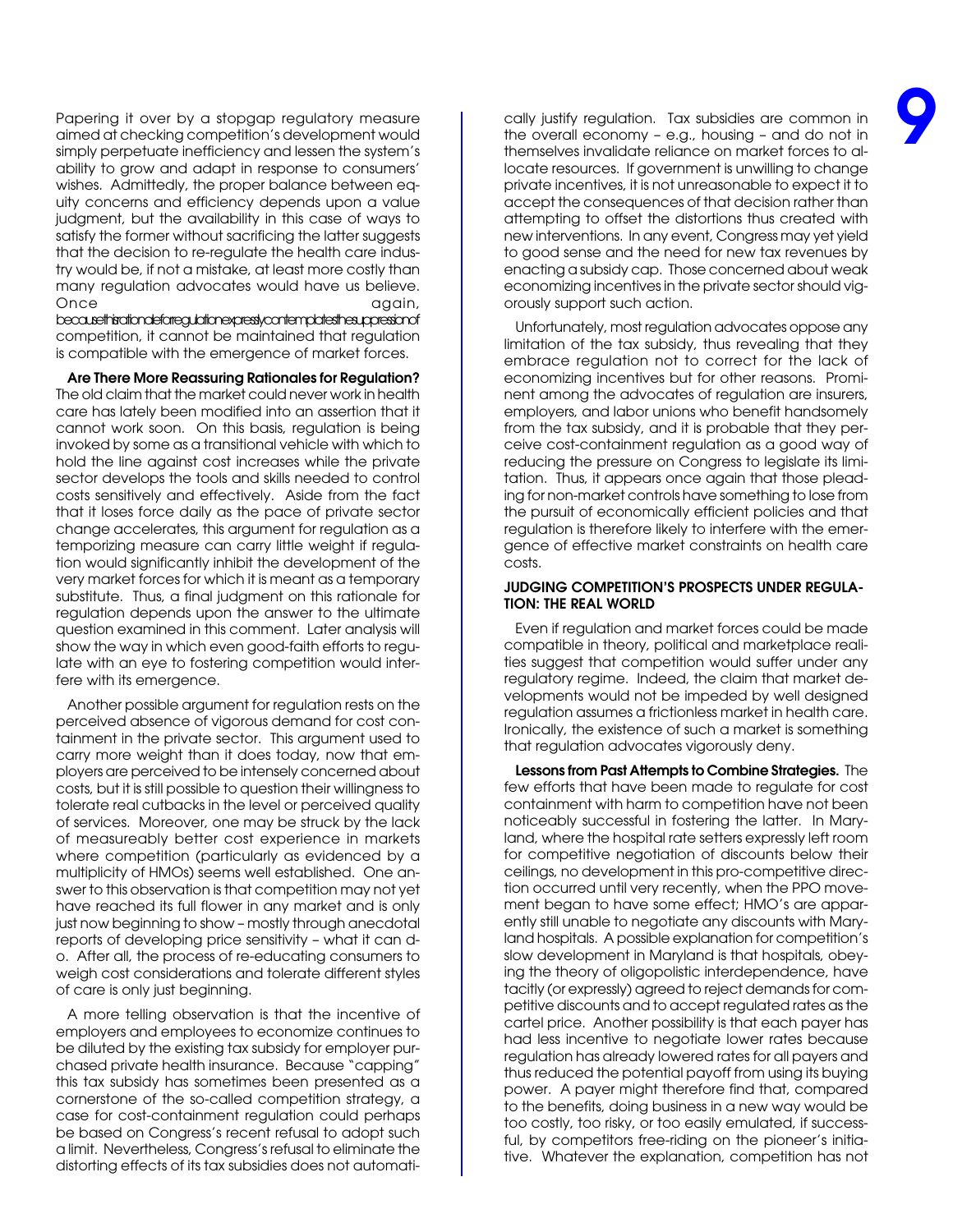flourished even where a respected regulatory program – though one highly atypical in its commitment to competition – left some room for it to do so. **10**

> Congress's effort in the 1979 health planning amendments to compel CON regulators to engage in competition-sensitive regulation has also been a disappointment. Health planners and CON regulators made little or no change in their basic approach as a result of that legislation and continued, like most regulators, to construe their mandate in the way most compatible with their belief that market forces are unreliable. Lack of interest in my book among health planners and regulators may of course have had other explanations besides ideological resistance to its pro-competitive message, but I regard it as at least some evidence that it can take much more than an Act of Congress to change the behavior of regulators and to induce them to participate in deregulating the industry over which they preside.

> **Political Realities.** Some additional reasons for doubting that competition would flourish under a regulatory regime have to do with the probable effect of a regulatory enactment on political agendas and perceptions. Even if regulation was proposed as only one of a series of measures that together would allow the market to show what it can do, political factors could easily lead a state legislature to conclude that, having enacted a regulatory program, it need do no more. Political resistance to pro-competitive measures is likely to be strong in any event, and legislators, having fought the battle for a regulatory bill that appears to "do something" about the cost problem, may find it easier to go on to other business. It would be unfortunate if a state should be diverted from pursuing such pro-competitive reforms as the following:

- lowering barriers to HMO and PPO development;
- repealing or liberalizing restrictive regulation,
- encouraging state antitrust enforcement against recalcitrant providers;
- taxing excessive insurance coverage (to raise cost-consciousness);
- controlling Medicaid costs by prudent purchasing and by limiting choice;
- reforming state employee health plans to encourage cost-conscious choice;
- providing funds to ensure that, despite the advent of competition, citizens who cannot pay their own way have continued access to a satisfactory standard of care.

Even if a judicious attempt was made to limit government's regulatory role, any recognition at all of direct governmental responsibility for the level of private health care costs would almost certainly politicize the issue and invite continuing efforts to tighten regulation. Many in the private sector would find lobbying for tighter controls easier than redesigning insurance coverage, negotiating new arrangements with providers' and educating customers, employees, and union members to new realities. In addition, the regulators themselves, who are nearly always the last to be convinced that competition is workable or desirable, could be expected to become leading advocates for an expansion of their own powers. The threat of stricter regulation, even if it never materializes, has effects on private behavior, as noted below.

**The effects of Uncertainty on the Private Sector.** Whenever a legislature seriously considers adopting regulation, an element of uncertainty is introduced in the private market, with inhibiting effects on pro-competitive developments. This uncertainty would not end with the proposal's enactment into law but would continue indefinitely as long as new proposals to tighten the regulatory program continued to be advanced. Private parties concerned about health care costs would find it necessary to devote resources to guessing what the legislature or the regulators might do next and to lobbying for various outcomes. As the industry's best minds were applied to tracking and influencing governmental policies, private cost-containment efforts would be neglected. In sum, any assumption of government responsibility for the level of private health care costs alters the climate for private cost containment by creating uncertainty, by altering the calculus of benefits and costs, and by offering those whose behavior must be changed an alternative approach to the problem that does not require hard bargaining or hard choices.

**Lessons from Experience under Federal Policy.** The history of federal health policy reveals both the danger in embracing mild forms of regulation and the desirability of definitively rejecting regulation in favor of competition. Although federal regulation was never particularly stringent in the 1970s, it was enough to divert Congress from pro-competitive initiatives. Moreover, its very weakness was always seen as an excuse for pursuing stricter regulation, and this threat of more direct controls persisted throughout the period. Only when Congress definitively rejected President Carter's hospital cost-containment bill in 1979 did a series of "pro-competition" bills begin to appear, and only then did the threat of ever stricter federal regulation finally recede, allowing the process of private sector innovation to begin in earnest.

What we should learn from the federal government's flirtations with regulation is that, as long as government professes a responsibility for solving the cost problem, the private sector will stand mesmerized, waiting for government to tell it what to do. It is possible that the only significant pro-competitive development of the 1970s, the HMO movement, would have been suppressed entirely if the federal government had not happened to signal that it was unlikely to do anything to harm HMOs in the regulatory or national health insurance programs it was constantly designing. Although federal policy was somewhat receptive to HMOs, it was also highly regulatory and, as a consequence, raised HMOs costs, distorted their nature, and slowed their development. During the same period, other equally promising pro-competitive developments (e.g., PPOs and similar arrangements) did not appear at all, emerg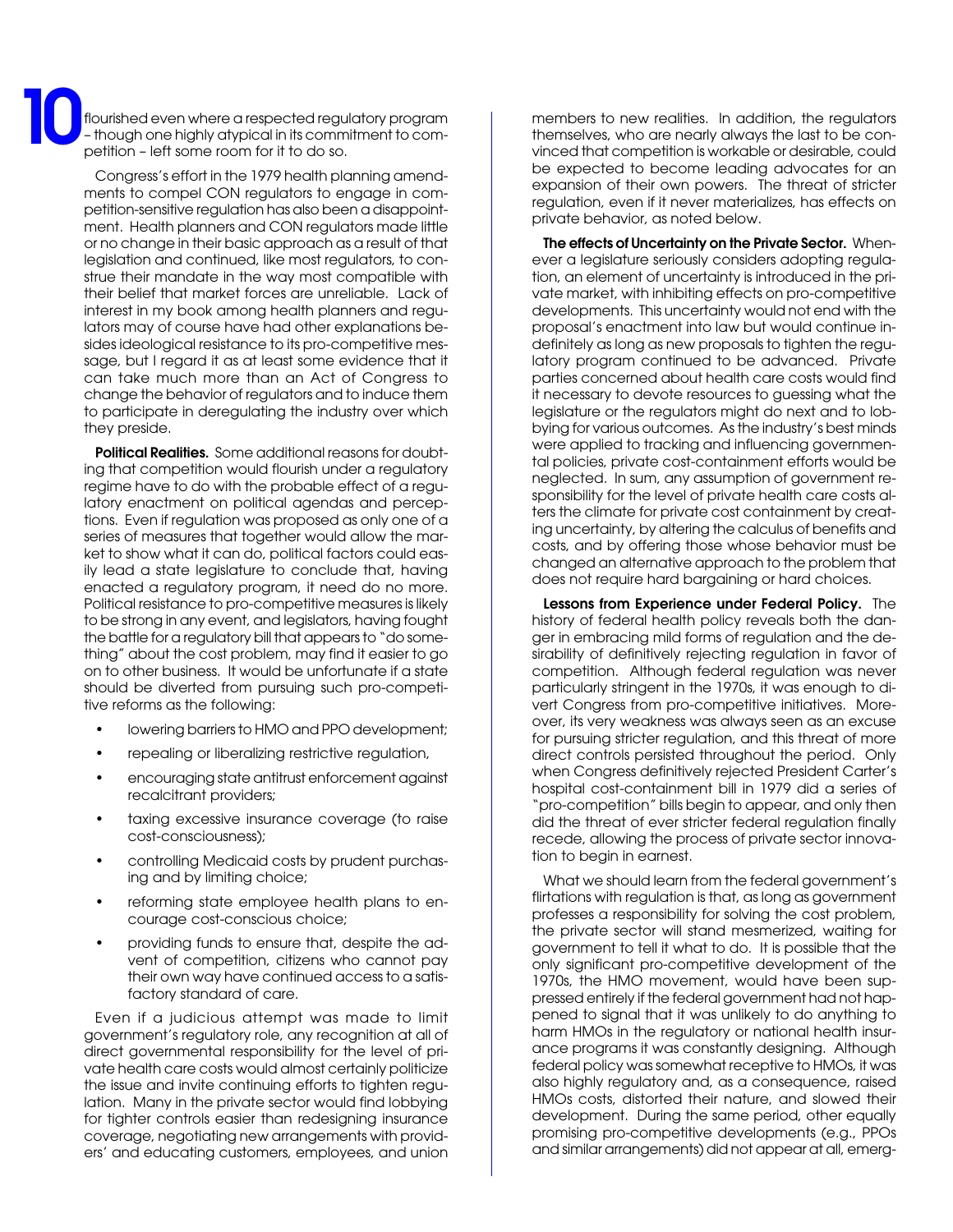ing only after the private sector was convinced by the defeat of the Carter bill and by the arrival of the Reagan administration that government was not going to solve the cost problem after all.

Even though defeat of the Carter bill and the Reagan administration's policy of benign neglect toward private health care costs undoubtedly allowed some costs to rise more than they might have done under regulation, these developments triggered an important burst of innovation in the private sector. These innovations were inspired in large measure by the specter of uncontrolled costs and seem certainly to have justified the laissez-faire policy, Increasingly, the pursuit of prudent purchasing strategies by -both government and private payers and the accelerating emergence of HMOs, PPOS, and other mechanisms facilitating price competition among providers are being recognized as having ushered in a revolution in the health care industry. Although the process of revolutionary change is far from complete, its potential benefits in finally subverting the traditional monopolistic health care system and its anti-competitive methods of insuring and paying for medical care are now clear enough to dictate that the market's rapid evolution should not be interfered with by reintroducing threats of regulation.

#### **Conclusion**

More than a decade of following government's fits and starts has convinced me that private-sector innovation will not occur to an optimal degree without a clear signal that government (both state and federal) firmly believes that private cost problems should be solved privately. Because there are many reasons for believing that the private sector has, in the long run, a comparative advantage in solving these extraordinarily difficult problems sensitively and efficiently, a governmental policy of noninterference and pursuit of marketstrengthening reform is ultimately, in my view, the most responsible one – at least if it is coupled with an appropriate concern for its potential side effects on the poor and underinsured. By the same token, governmental indecisiveness and intermeddling seem to me to inhibit the very changes that are most needed. It is, in short, a mistake to believe that a middle line between regulation and competition can be walked without harm to the development of reliable market forces and thus, I would submit, to the public interest. **11**

## **REGULATION, COMPETITION, AND COST CONTAINMENT by Bruce C. Vladeck**

(Continued from Page 6)

Increased competition in this form has indeed been taking place throughout the country, less as a direct result of conscious attacks on the health care cost problem (although the rhetorical support for such measures certainly hasn't hurt) than as part of the general reduction in the real value of employee compensation for working class and low-income people as a consequence of the severe recession of the last several years, In this regard, it might also be noted that rates of health care utilization have fallen dramatically in the last several years, especially in areas hardest hit by the recession, as the pro-competition theorists would suggest, although rates of increase in health care costs relative to general inflation have not fallen concomitantly, contrary to their predictions.

What is really at issue here, though, is the basic mechanisms for financing health care for the American people. Indeed, most citizens, or at least most heavy users of health care, already have health insurance packages that look a lot more like those the competition advocates would support than is generally believed. Medicare recipients, for example, who use roughly 40 percent of hospital services and just about one-quarter of all physician services, already face co-insurance and deductibles that limit the value of their insurance benefits to less that half, on average, of their total expenses.

Through the mechanism of health insurance, especially in the private sector, the younger and healthier members of this society have, in a basic economic sense, long subsidized the older and less healthy. To the extent that greater price sensitivity on the part of

consumers, and especially the opportunity for individual employees to choose among benefit plans of various degrees of comprehensiveness and cost, is extended, those subsidies will be driven out of the system, transferring an increasing and eventually unaffordable burden to those who most need insurance. Ultimately, the way real markets tend to work, that responsibility gets passed on directly to government agencies as providers or insurers of last resort. A relatively effective and inexpensive system of hidden subsidies is thus translated into a need for increased taxes, or into the denial of service for those who need them.

No one has yet solved the problem of adverse selection when consumers have choices among insurance plans. People being relatively rational, those who don't expect to need health care will choose the less expensive benefits, while those who do need care will choose more extensive coverage. Over time, that dynamic creates an increasing spread in the cost of insurance between the healthy and the sick, gradually driving the sick out of the market.

The one thing that private entrepreneurs and private firms tend to do particularly well, and increasingly so with growing sophistication in data processing and mass communications, is segment their markets. The way to make money in the health insurance business is to insure only healthy people, just as the way to make money in the operation of hospitals is to treat only those who aren't very sick. Given that the full-time employed population in larger companies is substantially healthier than the unemployed, part-time employed, or employ-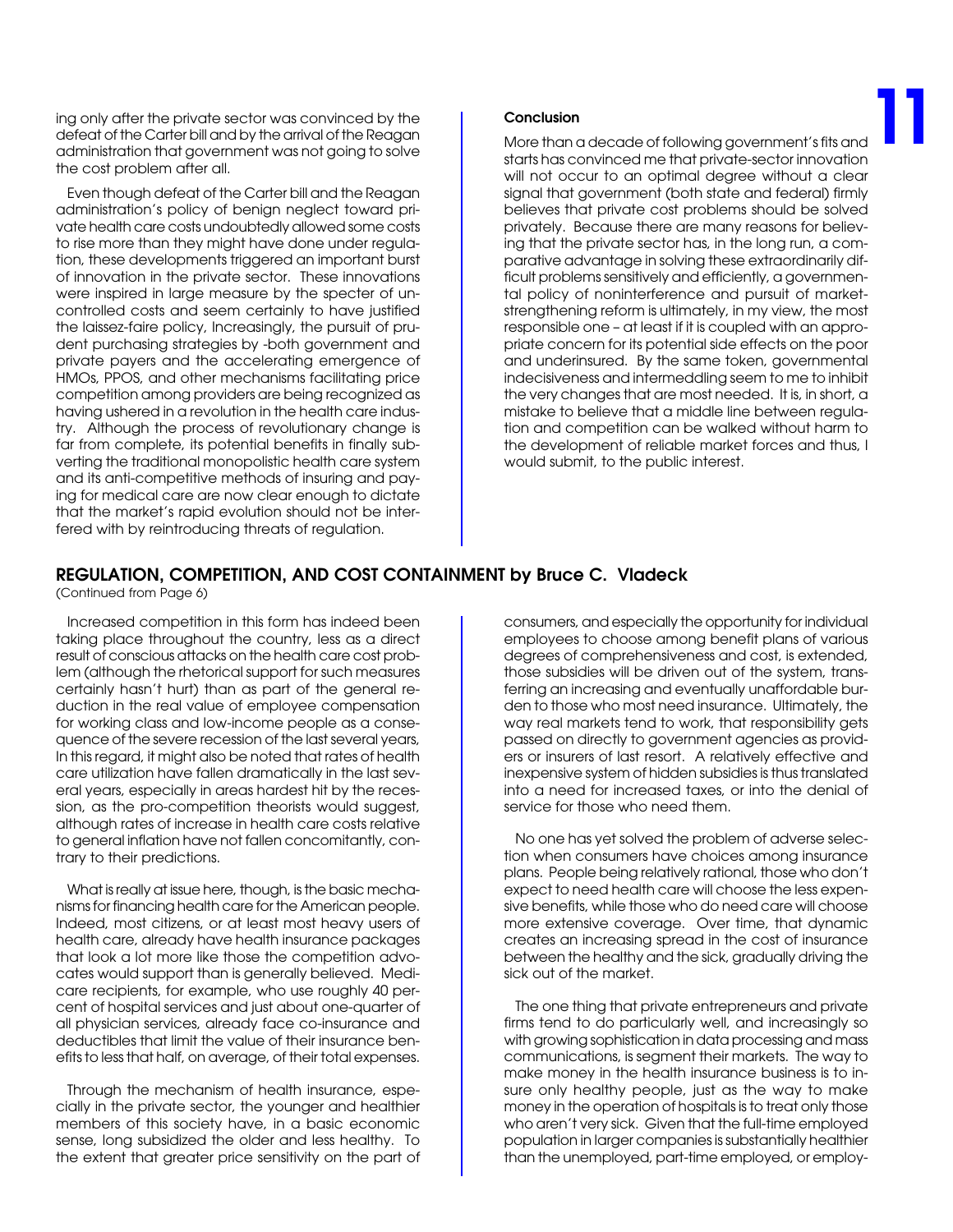ees of small businesses, larger employers certainly can reduce their costs by following the recommendations of the "competitive" school. In doing so, however, they will not have reduced the costs of health care, only transferred them to those less able to bear them. **12**

#### **COMPETITION AND PURCHASING**

The dynamics of a highly competitive market for group health insurance created, until recently, a set of incentives on insurers which effectively discouraged them from enforcing any kind of pricing discipline on the providers of health care services. Because the purchasers of group insurance tended to be more sensitive to the service aspects of insurance than cost, and because they were reluctant to confront, either directly or through their agents, locally influential physicians and health care institutions, large groups long tolerated the prevailing practices of cost-based reimbursement for institutions and prevailing charges for physicians. With the suppliers of care thus essentially provided with a blank check, it is not surprising that costs have risen as rapidly as they have.

Economic realities are increasingly encouraging the purchasers of health care to drive harder bargains. In the rhetorical debate between "regulation" and competition", it is perhaps ironic to note that, in doing so, private purchasers are largely following in the footsteps laid down by public agencies. Indeed, most of the most effective models we have for the "prudent purchasing" of health services were originally tested in the much-maligned, and highly regulated, state Medicaid programs, while the Federal Government's adoption of its highly regulatory system of prospective payment of Medicare appears to have legitimated parallel efforts by private insurers in many parts of the country. Be that as it may, whether one calls it competition or regulation, there is no question f hat more effective approaches to controlling health care costs will require tougher bargaining between some agency representing the interest of consumers and some organizations representing the providers of service.

Putting antitrust considerations aside (something, of course, it is not always possible for private organizations to do) the question then becomes how closely regulated the process of negotiations between buyers and sellers ought to be, Again, there is a strong theo-

retical argument for relying relatively more on markets than on regulation in this instance, if one is concerned only with minimal price as the outcome of the negotiating process. But in talking about health services there are other considerations that need to be addressed as well.

Just as in the case of changes in insurance mechanisms, so too a restructuring of the basic bargaining relationship between buyers and sellers is likely to benefit the most affluent and less needy buyers, at the expense not so much of the sellers as the less affluent and more needy buyers. One presumes that, if General Motors gets substantially tougher in its negotiations, either directly or through Blue Cross, with hospitals, it will indeed be able to obtain highly preferential prices. But what's good for General Motors may not be good for the teenager working 20 hours a week at McDonald's for the minimum wage, or for the 55-year old widowed department store clerk. Even the Economics I textbooks will tell you that the one thing that markets don't do very well is insure equity. To this issue, the advocates of greater competition in health services have responded with a significant amount of rhetoric, but nothing in the way of realistic, concrete solutions.

#### **CONCLUSIONS**

Pressures to contain health care costs continue to mount. While an ideological hostility to regulatory interventions prevails, there is increasing talk of the need to more consciously accept movement towards a "twoclass" or "multi-class" system of health care, in which the services available to the poor and working class are less desirable and perhaps lower in quality than those available to the more affluent. It is clear that Medicare and Medicaid, which between them comprise roughly half the market for hospital services, a third of the market for physician services, and two-thirds of the market for nursing homes, are going to be increasingly aggressive purchasers, whether one describes their behavior as regulatory or competitive. A private sector strategy seeking to integrate public and private purchasing mechanisms – a regulatory approach -can control costs within a single class of care. An approach based on every man for himself will, on the other hand, cause some people to drop out of the system altogether, while others receive less than minimally adequate services. The choice is a political – and moral – one,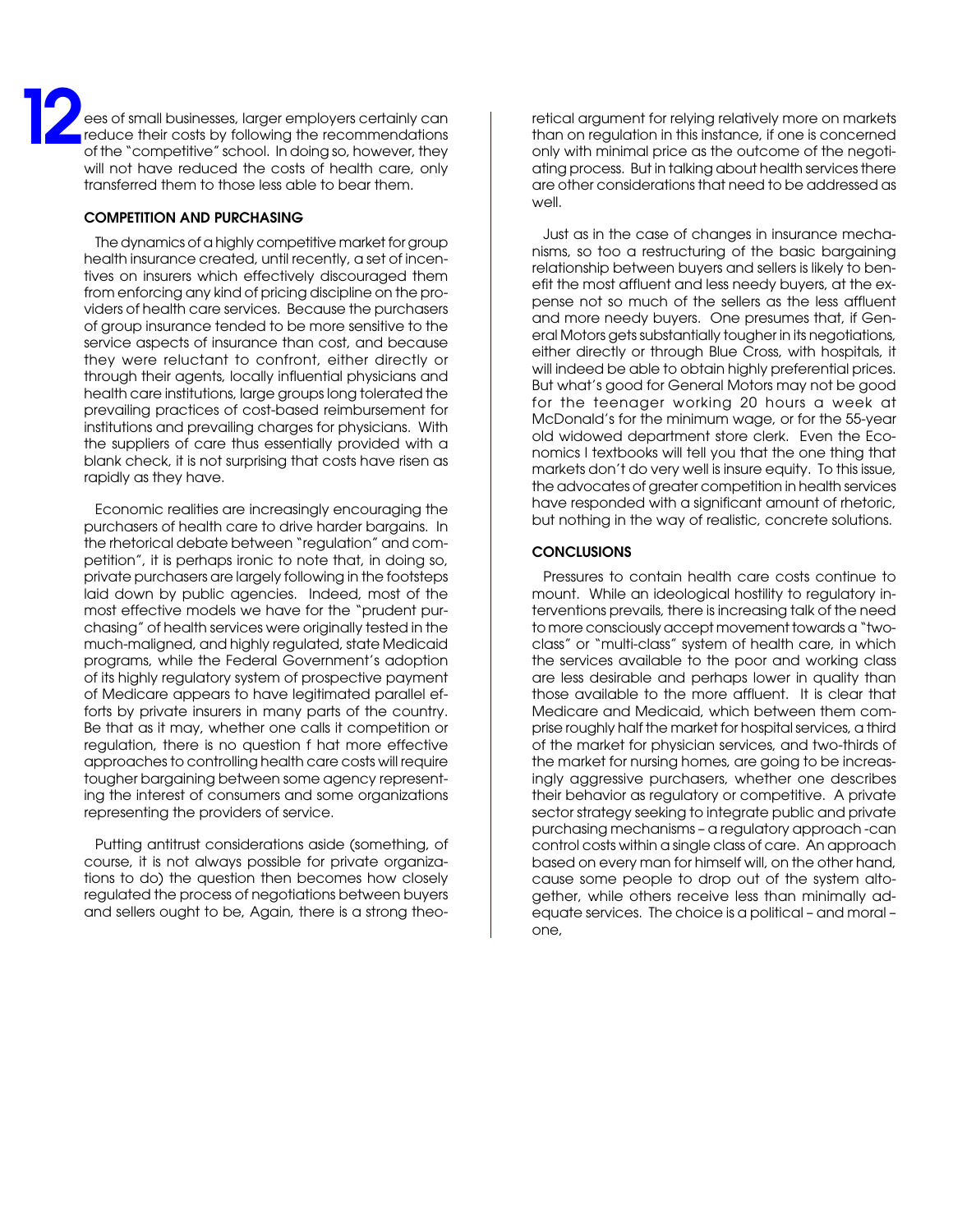## **COMMENTS by Clark C. Havighurst**

In his essay, Mr. Vladeck has wisely resisted the temptation to lure policymakers back onto the regulatory track by holding out the hope that regulation can be introduced without inhibiting the desirable system changes that competition is currently inspiring, Indeed, he is reasonably candid in his recognition that the hospital rate-setting programs being tried or contemplated in many states are only a partial answer to the cost problem. The reader hoping to find a painless middle ground should not overlook VIadeck's expectation that regulatory controls will also be needed to deal with outof-hospital services and with the perceived problem that "the population consumes too many expensive health care services of all kinds. "The immense technical and political difficulties of regulating our way through these difficult thickets are of course not alluded to.

Although Mr. Vladeck's claims for hospital rate setting can be debated in several respects, I have never argued, as he implies all competition advocates must, that regulation could never "work" in the narrow sense of slowing the rate of cost increases in the short run. The real questions, however, are whether regulation is generally reliable in all circumstances, whether it succeeds by directing limited resources to their best uses or in some other way, and whether it is the best permanent solution available. Although it is true that competition's pay-off has been hard to detect in gross statistics, recent data on hospital costs show a significant slowdown in the rate of escalation in relation to general inflation. Most assessments attribute this development in part to the growth of prudent purchasing and competition, and Mr. Vladeck himself acknowledges that the recession and "rhetorical support for such measures" have triggered an effective market response. It seems that some empirical evidence of the market's efficacy in containing costs is now beginning to appear.

Mr. Vladeck criticizes the health care marketplace for not resembling, say, the textbook market for widgets. This is an uninteresting issue, however, unless one can evaluate both the seriousness of the particular shortcomings and all the ways in which they might be compensated for, either by private adaptations or by government interventions to improve the market's functioning. Because Mr. Vladeck simply enumerates the market's imperfections without acknowledging that government, too, is an imperfect instrument, I see no need to pursue the matter at length. I would observe, however, that segmentation in insurance markets is objectionable only if, like Vladeck, one is ideologically committed to viewing private insurance as a social institution for redistributing wealth rather than as a voluntary mechanism by which persons can pool risks with others similarly situated. Although Mr. Vladeck is correct in observing that adverse selection –consumers taking advantage of their superior knowledge of their future needs to outguess insurers – is a real problem in insurance markets, neither he nor anyone else has shown that it cannot be managed and held within tolerable limits in health care insurance as in other fields. Finally, as I have argued in my own essay, the practice of cost shifting is a good rather than a bad thing, because it can hasten the demise of the blank check financing plans that are the immediate cause of runaway health care costs.

Mr. Vladeck and I agree that the adverse impact of competition on the availability of health care to the poor and underinsured could easily be intolerable. But, where I argue for replacing hidden subsidies with explicit ones and for ensuring that no one is denied an adequate minimum standard of care, he advocates a system that centralizes decision-making, socializes costs, and provides a single standard of care for all. Mr. Vladeck's regulatory agenda, aimed as it is at stopping some of us from consuming "too many expensive health services" and at enforcing "a single class of care," is essentially an egalitarian program. Tastes for egalitarianism vary, of course, but even if equality were a desirable goal for health policy, it is unlikely that it could be achieved in fact, in this heterogeneous society. Certainly, it could not be achieved by the halfway, half-hearted regulatory measurers currently being entertained. Because Mr. Vladeck must realize that his ideal cannot be realized in practice, it must be that he yearns not so much for a concrete result as for some symbolic action that affirms his egalitarian ethic. Unfortunately, such symbolic action in the name of equity has a high price tag, including a substantial hidden cost in regulation-sheltered inefficiency. I doubt that the benefit is worth the cost or the necessary infringements on personal freedoms.

Given the radical egalitarian impulse underlying Mr. Vladeck's position, one must wonder at his implication that only market advocates are inspired by ideology. My own sense is that we need to concentrate both on strengthening market mechanisms so that they can better translate consumer preferences and cost concerns into provider behavior and on directly remedying the side effects of such a policy on the care available to those who cannot pay. These are practical problems that could yield in time to the combined efforts of persons across a wide ideological spectrum.